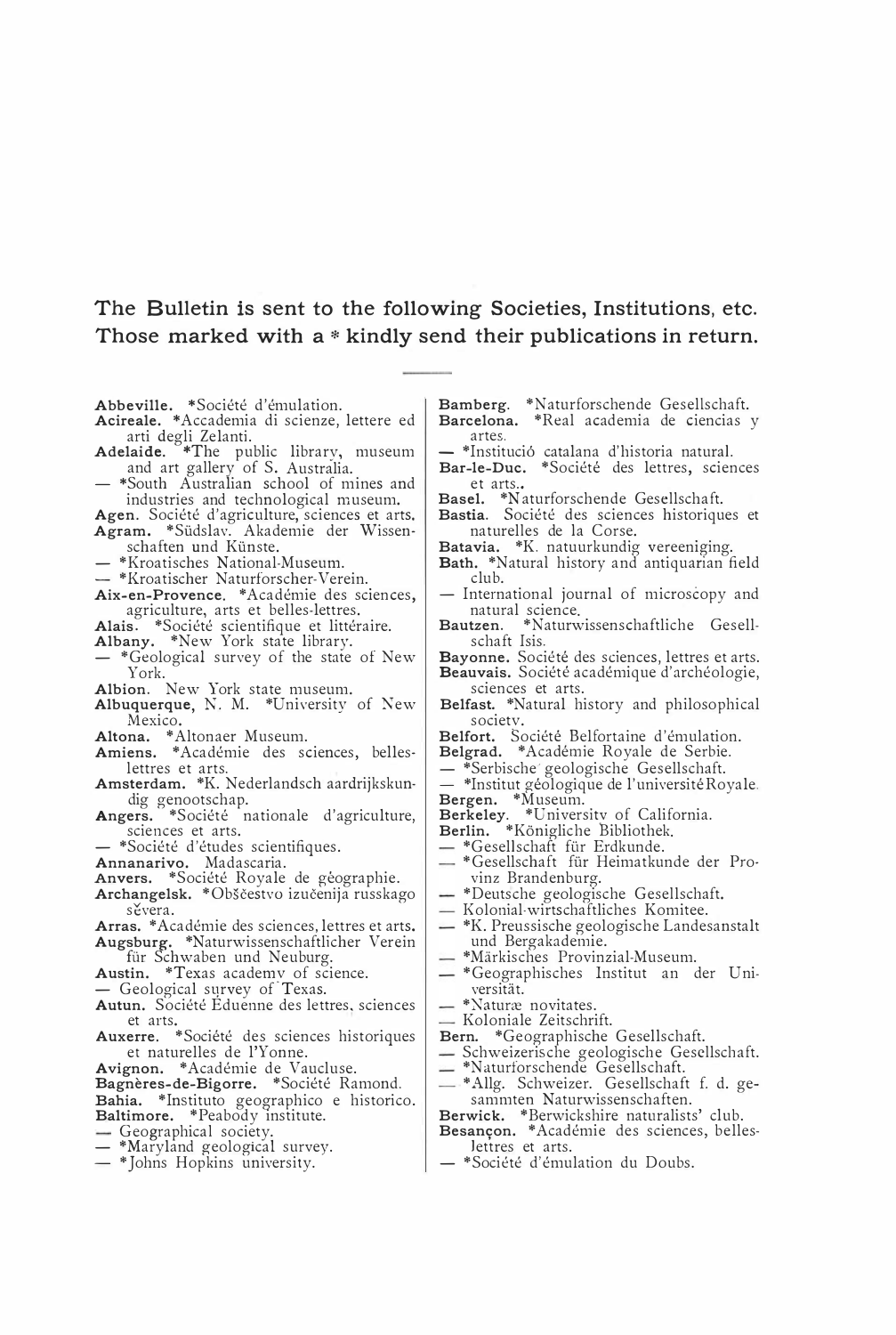- Béziers. \*Société d'études des sciences naturelles.
- Birmingham. \*S. Staffordshire and E. Worcestershire institute of mining engineers.
- \*Birmingham and Midland institute.
- \*Natural history and philosophical society. Bologna. \*R. Accademia delle scienze dell' Istituto.
- 
- Bône. \*Académie d'Hippone.<br>Bonn. \*Mineralogisches Museum und Institut der Universität.
- \*Naturhistorischer Verein der preussischen Rheinlande.
- Bordeaux. \*Académie nationale des sciences, belles-lettres et arts.
	- \*Société Linnéenne.
- 
- -- \*Société philomathique.<br>Boston. \*Appalachian mountain club.
- \*Massachusetts institute of technology.
- 
- \*Society of natural history.<br>Bourges. \*Société historique, littéraire, artistique et scientifique du Cher.<br>Bremen. \*Geographische Gesellschaft.
- 
- Brest. Société académique.
- Brisbane. \*Government of Queensland.
- \*Royal Geographical society of Australasia: Queensland branch.
- \*Queensland museum.
- 
- \*Royal society of Queensland.<br>Bristol. \*British federated society of mining students.
- Brünn. \*Mährische Museums-Gesellschaft.<br>-- \*Naturforschender Verein.
- Bruxelles. \*Musée du Congo.
- \*Musée Roy. d'histoire naturelle de Belgique.
- \*Service géologique de Belgique.
- \*Société d'études belgo-japonaise.
- \*Société belge d'études coloniales.
- \*Société Royale belge de géographie.
- \*Société belge de géologie, de paléontologie et d'hydrologie.
- \*Société Roy. des sciences médicales et naturelles.
- 

- \*Société scientifique de Bruxelles.<br>Bryn Athyn, Pa. \*Academy of the New Church.

Buckhurst Hill. Essex field club.

## Bucuresci. \* Academiă română.

- Biuroulu geologicu.
- \*Institutul geologic al României.
- Museŭlu de geologiă si de paleontologiă.
- Petroleum-Kommission.
- \*Societațe de sciințe.
- \*Societate geographică Română.
- Budapest. \*Ungarische Akademie der Wissenschaften.
- \*K. Ungarische geologische Reichs Anstalt.
- \*Ungarische geographische Gesellschaft.
- \*Ungarische geologische Gesellschaft.
- \*Naturwissenschaftliche Gesellschaft.
- \*Ungarisches National-Museum.
- Buenos Aires. \*Instituto geografico argentino.
- \*Ministerio de agricultura.
- Buenos Aires. \*Museo nacional.
- \*Sociedad científica argentina.
- Buffalo. \*Buffalo society of natural sciences. Bury St. Edmunds. Suffolk institute af ar-
- chæology and natural history. Caen. Laboratoire de géologie de la faculté des sciences.
- Calcutta. \*Indian museum.
- \*Asiatic society of Bengal.
- 
- \*Geological survey of India.<br>Camborne. Mining association and institute of Cornwall.
- Cambrai. \*Société d'émulation.
- 
- Cambridge, Engl. \*Philosophical society.<br>Cambridge, Mass. \*Peabody museum of archæology.
- \*Physical geography laboratory of Harvard university.
- Mineralogical museum.
- Cape Town. \*South African association for the advancement of science.
- \*Geological commission.
- \*Department of agriculture.
- \*South African museum.
- \*South African philosophical society.
- Carcassonne. Société des arts et des sciences.
- \*Société d'études scientifiques de l'Aude.
- Cardiff. \*South Wales institute of engineers.<br>
 \*Cardiff naturalists' society.
- 
- Catania. \* Accademia Gioenia di scienze naturali.
- \*Rivista italiana di paleontologia.
- Chabarovsk. \*Section d'Amour de la Société Imp. russe de géographie.
- Châlons-sur-Marne. \*Société d'agriculture, commerce, sciences et arts du dép. de la Marne.
- Chalon-sur-Saône. \*Société des sciences naturelles de Saône-et-Loire.
- Chambéry. \* Académie des sciences, belleslettres et arts de Savoie.
- \*Société d'historie naturelle de Savoie.<br>Chapel-Hill. \*Elisha Mitchell scientific so-
- ciety.
- Charkov. \*Imper. universitet.
- Charleroi. \*Société paléontologique et archéologique.
- Chemnitz. \*Naturwissenschaftliche Gesellschaft.
- Chicago. \* Academy of sciences.
- \*John Crerar library.
- \*Field museum of natural history.
- 
- \*University: Department geology.<br>
 \*University: Department geology.<br>
Christchurch, New Zealand. \*Canterbury museum.
- Chur. \*Naturforschende Gesellschaft Graubündens.<br>Cincinnati, \*Cincinnati museum association.
- 
- American association for the advancement of science.
- \*Cincinnati society of natural history.
- Cita. \*Section transbaïkale de la Société Imp. russe de géographie.
- Clausthal. Bergund hüttenmännischer Verein Maja.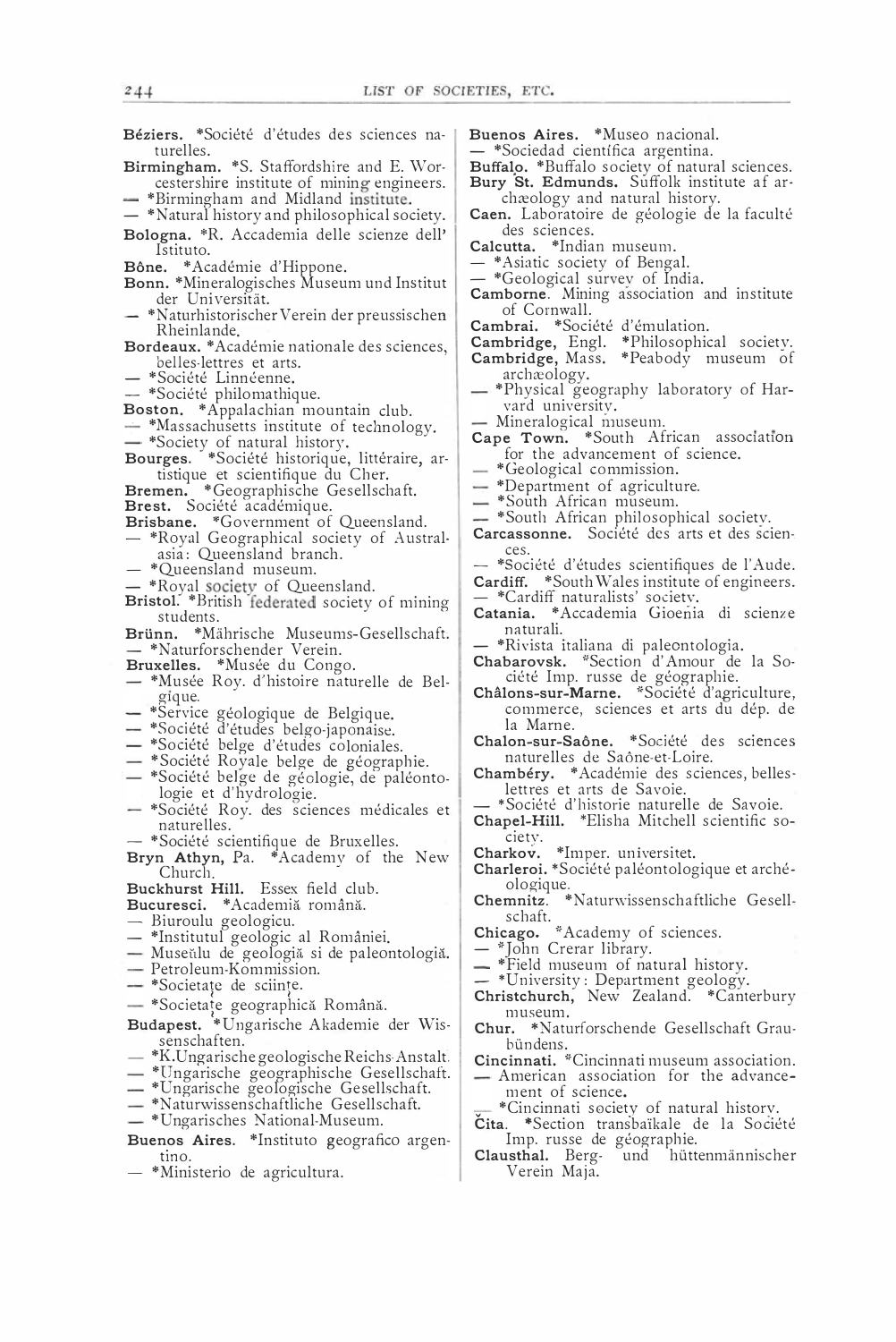- Coimbra. \* O Instituto.
- Colmar. \*Naturhistorische Gesellschaft.
- Colorado Springs. \*Colorade college.
- 

Columbia. \*University of Missouri.<br>Columbus. \*Geological survey of Ohio. \*The Ohio naturalist.

Congleton. \*North Staffordshire institute of mining and mechanical engineers.<br>Constantine. Société de géographie.<br>Croydon. \*Natural history and scientific

- 
- society.

Czernowitz. \*Bukowiner Landesmuseum. Danzig. \*Naturforschende Gesellschaft.

- \*Provinzial-Kommission zur Verwaltung
- der westpreussischen Provinzial-Museen. Darmstadt. \*Grossherzogl. Hessische geologische Landesanstalt.
	-
- \*Verein für Erdkunde.<br>Davenport. \*Davenport academy of natural sciences.
- Dax. \*Société de Borda.
- Demerara. Roy. agricultural and commer-<br>cial society of British Guiana.
- Denver. \*Colorado scientific society.<br>Derby. \*Chesterfield and Midland counties
- institution of engineers.

Des Moines. Geological survey of Iowa.<br>— Iowa Academy of sciences.<br>Donaueschingen. \*Verein für Geschichte

- und Naturgeschichte der Baar und angrenzender Landesteile.
- Dorpat. \*Naturforschende Gesellschaft bei der Kais. Universität.
- Dorchester. Dorset natural history and antiquarian field club.
- Douai. \*Société d'agriculture, des sciences<br>et des arts du dép. du Nord.
- \*Union géographique du Nord de la France.<br>Draguignan. \*Société d'études scientifiques
- et archéologiques.
- Dresden. \* Gebirgsverein für die Sächsische Schweiz.
- \*General-Direktion der königl. Sammlungen für Kunst und Wissenschaft.
- \*Gesellschaft für Natur- und Heilkunde.
- \*Naturwissenschaftliche Gesellschaft Isis.
- \*Königl. mineralogisch-geolog. und prähistor. Museum.
- \*Verein für Erdkunde.
- Dublin. Institution of civil engineers of Ireland.
	- \*The Irish naturalist.
- Dudley. \*Staffordshire iron and steel institute.

Duluth. Historical and scientific association. Dumfries. \*Dumfriesshire and Galloway natural history and antiquarian society.

- Dunedin. New Zeeland journal of science. Edinburgh. \*Edinburgh geological society.
- 
- \*Royal society.<br>- \*Royal society.<br>- Royal Scottish geographical society.
- 
- \*Geological survey of Scotland.<br>Ekaterinburg. \*Société ouralienne d'amateurs des sciences naturelles.
- Elbeuf. \*Société d'études des sc. naturelles.<br>Emden. \*Naturforschende Gesellschaft
- Épinal. \*Société d'émulation du département des Vosges.
- Erfurt. \*K. Akademie gemeinnütziger Wissenschaften.
- Evanston, Ill. \*Northwestern university.
- Evreux. \*Société libre d'agriculture, science, arts et belles-lettres.<br>Exeter. Devon and Exeter institution for
- science, literature and art.
- Firenze. \*R. Instituto di studi superiori.
- Rivista scientifico-industriale.
- Frankfurt a/M. \*Senckenbergische naturforschende Gesellschaft.
- \*Verband deutscher Touristen-Vereine.
- \*Verein für Geographie und Statistik.
- Frankfurt a/O. \*Societatum litteræ.
- \*Naturwissenschaftlicher Verein.
- Frauenfeld. \*Thurgauische naturforschende Gesellschaft.
- Freiberg (Sachsen). \*K. Sächsische Bergakademie.
- Archiv für praktische Geologie.
- Freiburg i. B. \*Naturforschende Gesellschaft.
- \*Oberrheinischer geologischer Verein.
- Gand. \*Bibliothèque de l'université.

— Natuurwetenschappelijk Genootschap.

Gap. \*Société d'etudes des Hautes-Alpes.

- Garison-on-Hudson. Science.
- Geestemünde. \*Verein für Naturkunde an der Unterweser.
- Genève. \*Institut national genevois.
- \*Société de géographie.
- Genova. Società ligure del Club alpino italiano.
- \*Società ligustica di scienze naturali e geografiche.
- Gera. \*Gesellschaft von Freunden der Naturwissenschaften.
- Giessen. \* Oberhess. Gesellschaft für Naturund Heilkunde.
- Glasgow. West of Scotland iron and steel institute.
	- Geological society.
- \*Natural history society.
- \*Royal philosophical society.
- Grahamstown, Cap Colony. \*Albany museum.
- Grand Forks. Geological survey of North Dakota.
- Graz. \*Naturwissenschaftlicher Verein für Steiermark.
- \*Montan-Zeitung.
- Greifswald. \*Geographische Gesellschaft.
- \*Naturwissenschaftlicher Verein für Neu-Vorpommern und Rügen.
- Grenoble, \*Laboratoire de géologie de la faculté des sciences.
- 
- \*Société de statistique ... de l'Isère.<br>Groningen. \*Natuurkundig Genootschap.
- Guéret. \*Société des sciences naturelles et archéologiques de la Creuse.
- Görlitz. \*Naturforschende Gesellschaft.
- Göttingen. \*K. Gesellschaft der Wissenschaften.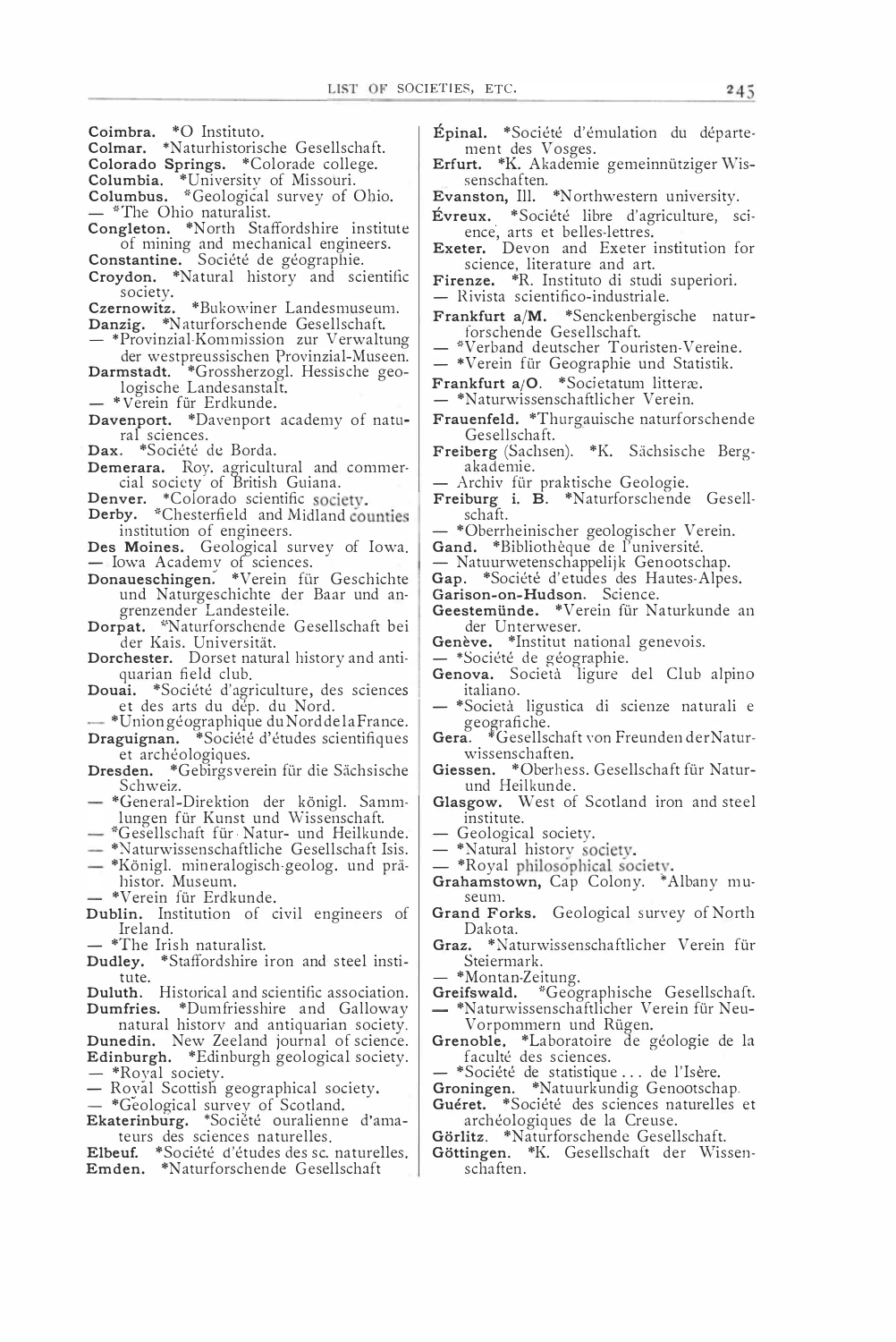Habana. Academia de ciencias medicas, fisicas y naturales.

- \*Biblioteca nacional.

- Halifax. \*Nova scotian institute of natural science.
- Halle a/S. \*Kais.Leopoldinisch-Carolinische Akademie der Naturforscher.
- \*Naturforschende Gesellschaft.
- \*Provinzial-Museum der Provinz Sachsen. - \*Verein für Erdkunde.
- Die Natur.
- 
- Hamburg. \*Geographische Gesellschaft. - \*Naturwissenschaftlicher Verein.
- Hamilton, N. B. Mining institute of Scot-
- land.
- Hanau. Wetterauische Gesellschaft für die gesamte Naturkunde.
- Hannover. Geographische Gesellschaft.
- \*Naturhistorische Gesellschaft.<br>Harlem. Koloniaal Museum.
- 
- \*Musée Teyler.
- \*Société hollandaise des sciences exactes et naturelles.
- Hartford. \*Connecticut state library.
- Helsingfors. \*Geografiska föreningen.
- \*Tekniska föreningen.
- Universitetets geologiska institution.
- \*Finlands geologiska kommission.
- \*Societas pro fauna et flora fennica.<br>- \*Sällskapet för Finlands geografi.
- 
- \*Turistföreningen i Finland.
- \*Finska vetenskaps-societeten.
- Hereford. The Woolhope naturalists' field club.
- Hermannstadt. \* Siebenbürgischer Karpathenverein.
- -- \*Siebent ürgischer Verein für Naturwissenschatten.
- \*Verein für siebenbürg. Landeskunde.
- Hildesheim. \*Roemer-Museum.
- Honolulu. Bernice Pauahi Bishop museum. Houghton. \*Michigan college of mines.
- \*Geological survey of Michigan.
- Huddersfield. Economic museum.
- Hull. Hull scientific & field club.
- \*Geological society.
- Yorkshire naturalists' union.
- Huy. \*Cercle des naturalistes hutois.
- 
- Jasy. \*Annales scientifiques de l'université.<br>Jena. \*Geographische Gesellschaft für Thü-
- ringen. \*Medicinisch-naturwissenschaftliche Ge-
- sellschaft.
- Indianapolis. Indiana academy of sciences. Geological departement of Indiana.
- Innsbruck. \*Ferdinandeum für Tirol und Vorarlberg.
- 
- Iowa City. \*State university of Iowa.<br>Irkutsk. \*Section de la Sibérie orientale de la Sociéte Imp. russe de géographie.
- Ishpeming. \*Lake superior mining institute. Ithaca. \*Science bulletins, Cornell university.<br>Kairo. \*Société Khédiviale de géographie.
- 
- Karlsruhe. \*Naturwissenschaftlicher Verein. - Grossherz. Badische geologische Landes-
- anstalt.
- Kassel. \*Verein für Erdkunde.
- \*Société des naturalistes à l'uni-Kazan. versisé Impériale.
- \*Société physico-mathématique à l'université Imperiale.
- Kiel. \*Mineral, Institut der Universität.
- -- \*Kommission zur wissenschaftlichen Untersuchung der deutschen Meere.
- \*Naturwissenschaftlicher Verein für
- Schleswig-Holstein.<br>- \*Archiv für Anthropologie und Geologie Schleswig-Holsteins.
- \*Gaea.
- Kiev. \*Société des naturalistes à l'université Impériale.
- Kingston, Jamaica. Department of agri-<br>culture.
- 
- \*Institute of Jamaica.<br>Kjøbenhavn. \*Commissionen for Ledelsen af de geologiske og geographiske Undersögelser i Grönland.
- \*Dansk geologisk Forening.
- \*Naturhistorisk Forening.
- 
- 
- \*Det Kongel. Danske Videnskabernes Selskab.
- \*Statsprøveanstalten.
- 
- \*Danmarks geologiske Undersøgelse.<br>Klagenfurt. \*Naturhistorisches Landesmuseum von Kärnten.
- Klausenburg. \*Siebenbürgischer Museumverein.
- Krakau. \* K.K. Akademie der Wissenschaften.
- Kristiania. \*Norges geografiske Opmaaling.
- \*Det Norske geografiske Selskab.
- \*Den Norske Turistforening.
- \*Videnskabs-Selskabet
- \*Norges geologiske Undersögelse.
- \*Universitets-biblioteket.
- Universitetets mineralogiske Institut.
- \*Archiv for Matematik og Naturvidenskab.
- \*Nyt Magazin for Naturvidenskaberne.
- Königsberg. \*Provinzial-Museum der physikalisch-ökonomischen Gesellschaft.
- Laibach. Erdbebenwarte an der K. K. Staats-Oberrealschule.
- Laon. Société académique.
- La Plata. \*Biblioteca de la universidad nacional.
	- Facultad de ciencias fisiso-matematicas de la universidad national.
- \*Museo.
- La Rochelle. \* Académie des belles-lettres, sciences et arts.
- 
- Launceston. Geogical survey of Tasmania.<br>Lausanne. \*Laboratoire de géologie, géographie physique... de l'université.
- Lawrence. \*Kansas university.
- Leeds. \*Yorkshire geological society.
- \*Philosophical and literary society.
- Le Havre. \*Société géologique de Normandie.
- \*Société de géographie commerciale.
- Leiden. \*Geologisches Reichsmuseum.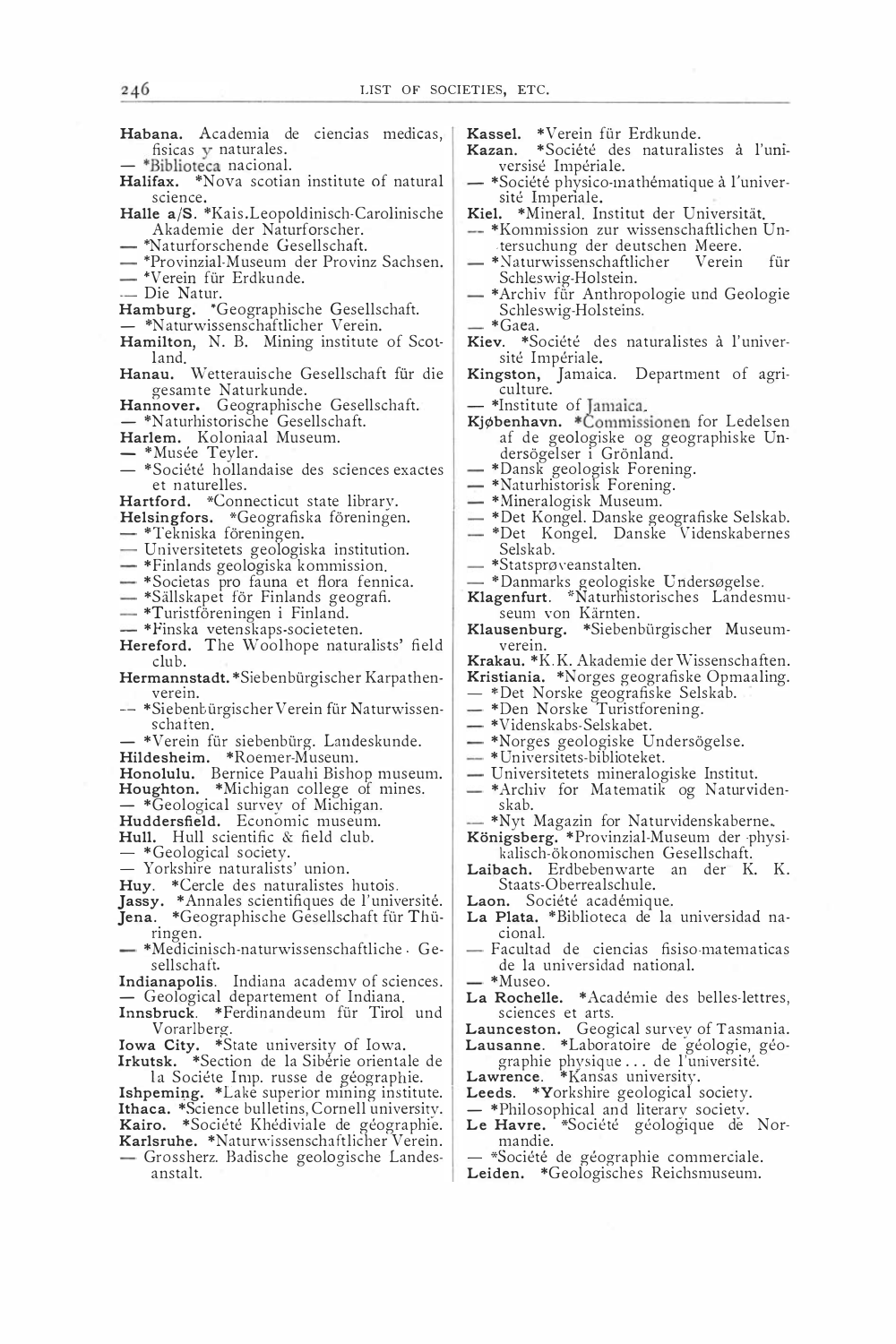- Leipa. \*Nordböhmischer Exkursions-Klub.
- Leipzig. \*Naturforschende Gesellschaft.
- \*K. Sächsische Gesellschaft der Wissenschaften.
- Geologische Landesuntersuchung des Königreichs Sachsen.
- \*Verein für Erdkunde.
- \*Zeitschrift für angewandte Mikroskopie.
- Le Mans. Société d'agriculture, sciences et Lemberg. \*Sevčenko-Gesellschaft der Wis-
- senschaften.
- -- \*Société polonaise pour l'avancement des sciences.
- 
- Leoben. \*K K. Montanistische Hochschule.<br>Le Puy. \*Société agricole et scientifique de la Haute-Loire.
- Levallois-Perret. \*Association des naturalistes.
- Lexington. Geological survey af Kentucky.
- Liège. \*Société géologique de Belgique.<br>Lille. \*Société de géographie.
- 
- \*Société géologique du Nord.
- Société des sciences, de l'agriculture et des arts.
- Lima. \*Cuerpo de ingenieros de minas del Perú.
- \*Sociedad geográfica.
- Lincoln. \*Nebraska academy of sciences.
- Linz. \*Museum Francisco-Carolinum. - \*Verein für Naturkunde in Österreich ob
- der Enns.
- Lisboa. \* Academia Real das sciencias. \*Commissão dos serviços geologicos.
- \*Direccão dos serviços geodesicos e topographicos.
- \*Ministerio da marinha e ultramar: Commissão da cartographia.
- \*Sociedade de geographia.
- \*Société portugaise des sciences naturelles.
- Liverpool. Engineering society.
- \*Liverpool geological society.
- London. \*Geologists' association.
- \*Alpine club.
- \*Royal Colonial institute.
- \*Iron and steel institute.
- \*Institution of civil engineers.
- \*Institution of mechanical engineers.
- \*Institution of mining and metallurgy.
- \*British Museum.
- \*British Museum (natural history).
- Museum of practical geology.
- $-$  \*The City of London entomological and natural history society.
- \*R. Geographical society.
- \*Geological society.
- \*Linnean society.
- \*Mineralogical society.
- \*Royal society.
- \*Selborne society.
- \*Geological survey of the United Kingdom.
- The mining journal.
- Geological magazine.
- Nature.
- Science progress.

Lons-le-Saunier. Société d'émulation du Jura. Lucca. \*R. Accademia Lucchese di scienze. lettere ed arti.

 $247$ 

- Lübeck. \*Naturhistorisches Museum.
- Lüneburg. \*Naturwissenschaftlicher Verein<br>für das Fürstentum Lüneburg.
- \*Universitetets geologisk-minera-Lund. logiska institution.
- Luxembourg. \*Institut Royal-Grand-Ducal:<br>Section d. sciences naturelles et mathém. - Verein Luxemburger Naturfreunde.
- Lyon. \*Bibliothéque de l'Université.
- \*Muséum d'histoire naturelle.
- 
- 
- Associété de géographie.<br>
Mâcon. \*Académie de Mâcon.<br>
Madison. \*University of Wisconsin.
- Madras. \*Government museum.
- 
- Madras literary society.<br>- Madras literary society.<br>Madrid. \*Comisión del mapa geológico de España.
- \*Ministerio de instrucción pública y bellas artes.
- 
- \*Real Sociedad geográfica.<br>- \*Real Sociedad Española de historia natural.
- Magdeburg. \*Naturwissenschaftlicher Verein.<br>Manchester. \*Manchester geological and
	- mining society.
- \*University of Manchester.
- \*Manchester geographical society.
- Manila. \*Bureau of science.
- \*Observatorio de Manila.
- 
- 
- Mannheim. Verein für Naturkunde.<br>
Mantova. \*R. Accademia Virgiliana.<br>
Marburg. \*Gesellschaft zur Beförderung der gesamniten Naturwissenschaften.
- Marlborough. \*Marlborough College natural<br>history society.<br>**Marseille.** \*Bibliothèque de la faculté des
- sciences.
	- \*Institut colonial.
- \*Musée d'histoire naturelle.
- Société scientifique industrielle.
- Melbourne. Field naturalists' club of Victoria.
- \*Departement for mines.
- -\*Australasian institute of mining engineers.
	- \*National museum.
- \*R. Geographical society of Australasia: Victorian branch.
- Geological society of Australasia.
- \*Royal society of Victoria.
- \*Geological survey of Victoria.
- \*Australian mining standard.
- 
- Meriden. \*Scientific association.<br>Meriden. \*Scientific association.<br>Metz. \*Société d'histoire naturelle.
- \*Verein für Erdkunde.
- México. Academia mexicana de ciencias exactas, físicas y naturales.
- \*Biblioteca nacional.
- \*Instituto geológico de México.
- \*Museo nacional.
- \*Sociedad científica »Antonio Alzate».
- Sociedad mexicana de historia natural. - Société de géographie.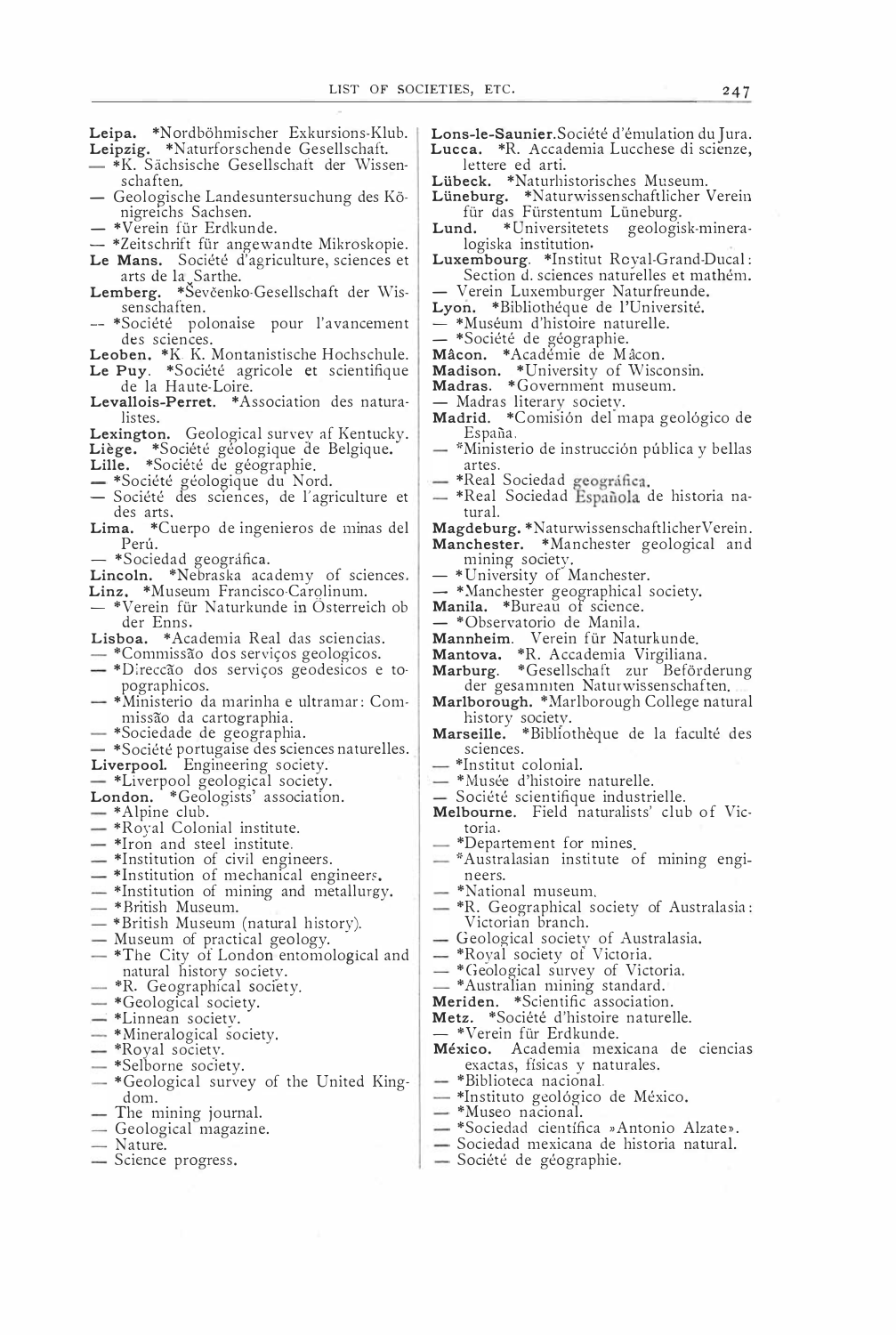- Middelburg. \*Zeeuwsch Genootschap der | Wetenschappen. Milano. \*Società italiana di scienze naturali. Milwaukee. \*Public museum. Minneapolis. \*Minnesota academy of natural sciences. \*Geological and natural history survey - \*Linnean society. of Minnesota. - \*University of Minnesota. Missoula. \*University of Montana.<br>Modena. \*Società dei naturalisti. Montauban. \* Académie des sciences, belleslettres et arts de Tarn-et-Garonne. Montbéliard. \*Société d'émulation. Montevideo. \*Museo nacional.<br>Montevideo. \*Museo nacional.<br>Montpellier. \*Académie des sciences et lettres. - \*Société d'horticulture et d'histoire naturelle de l'Hérault. - \*Société languedocienne de géographie.<br>Montreal. \*Natural history society. society. survey. Moskva. \*Société Imp. des amis des sciences naturelles, de l'anthropologie et de l'ethnographie à l'université Imp. - \*Bibliothèque de l'université Imp. - \*Musées public et Roumiantzow.<br>- \*Musées public et Roumiantzow.<br>- \*Société Imp. des naturalistes.<br>**Moulins**. Société d'émulation du dép. de Russie. l'Allier. - \*Revue scientifique du Bourbonnais. München. \*Geognostische Abteilung des K. Bayr. Oberbergamtes. belles-lettres et arts. \*Geographische Gesellschaft.<br>\*Geographische Gesellschaft.<br>**ünster.** \*Westfälischer Provinzial-Verein Münster. - \*Geological survey of Canada.<br>
Ouro Petro. Escola de minas.<br>
Padova. \*R. Accademia di scienze, lettere für Wissenschaft und Kunst. Nancy. \* Académie de Stanislas. - \*Société de géographie de l'Est.<br>Nantes. \*Société académique de Nantes et ed arti de la Loire-Inférieure. - \*Société des sciences naturelles de l'Ouest istriana. de la France. Napoli. \*Accademia Pontaniana. Italiana. \*R. Instituto d'incorraggiamento. - \*Società africana d'Italia. — \*Società di naturalisti.<br>— \*Società Reale. Neuchâtel. \*Société de sciences naturelles. \*Société Neuchâteloise de géographie. New Brighton. \*Natural science association of Staten Island. - \*Bibliothèque nationale.<br>- \*Bibliothèque Sainte-Geneviève. Newcastle-upon-Tyne. \*North of England institute of mining and mechanical engi-- Touring club. neers. - \*Institution of mining engineers. - \*Natural history society of Northumberland, Durham and Newcastle-upon-Tyne. - \*The Tyneside geographical society. Nevers, Société nivernaise des lettres, sciences et arts. New Haven. \*Connecticut academy of arts and sciences. \*American journal of science. New Orleans. \*Louisiana academy of science.
	- New York. \*New York academy of sciences. - Agassiz association.
	- \*American institute of mining engineers. - \*Geological departement of Columbia
	- university. - \*American museum of natural history.
	- \*American chemical society.
	-
	- Microscopical society.
	- The Scientific American.
	- The engineering and mining journal.
	- \*Engineering magazine.
	- Popular science monthly
	- School of mines quarterly.
	- Nice. \*Société des lettres, sciences et arts des Alpes-Maritimes.
	- Nîmes. \* Académie de Nîmes.
	- \*Société d'études des sciences naturelles.
	- Northampton. \*Northamptonshire natural history society.<br>
	Norwich. \*Norfolk & Norwich naturalists'
	-

Novo-Alexandria. \* Annuaire géologique et minéralogique de la Russie.

Nürnberg, \*Naturhistorische Gesellschaft.<br>
Oberlin. \*Oberlin College.<br>
Odessa. \*Club alpin de Crimée.

- 
- \*Société des naturalistes da la nouvelle
- Omsk. \*Section de la Sibérie occidentale de la Société Imp. russe de géographie.

Oran. \*Societé de géographie et d'archéologie.<br>Oregon City. The Oregon naturalist.

- Orléans. Société d'agriculture, sciences,
- Osnabrück. \*Naturwissenschaftlicher Verein. Ottawa. Field naturalists' club.
- 
- 
- 
- \*Accademia scientifica veneto-trentino-
- \*Rivista di mineralogia e cristallografia
- Palermo. \*R. Accademia di scienze, lettere e belle arti.
- 
- Annales de géologie et de paléontologie.<br>Pará. \*Museu paraense de historia natural<br>e ethnografia.
- Paris. \* Association française pour l'avancement des sciences.
- 
- 
- \* Club alpin français.
- 
- \*Commission internat. de bibliographie géologique.<br>\*Ecole nationale des mines.
- 
- \*Ecole normale supérieure.
- \*L'Institut de France.
- \*Muséum d'histoire naturelle.
- \*Service de la carte géologique de la<br>France.
- \*Service des topographies souterraines.
- Société des agriculteurs de France.

248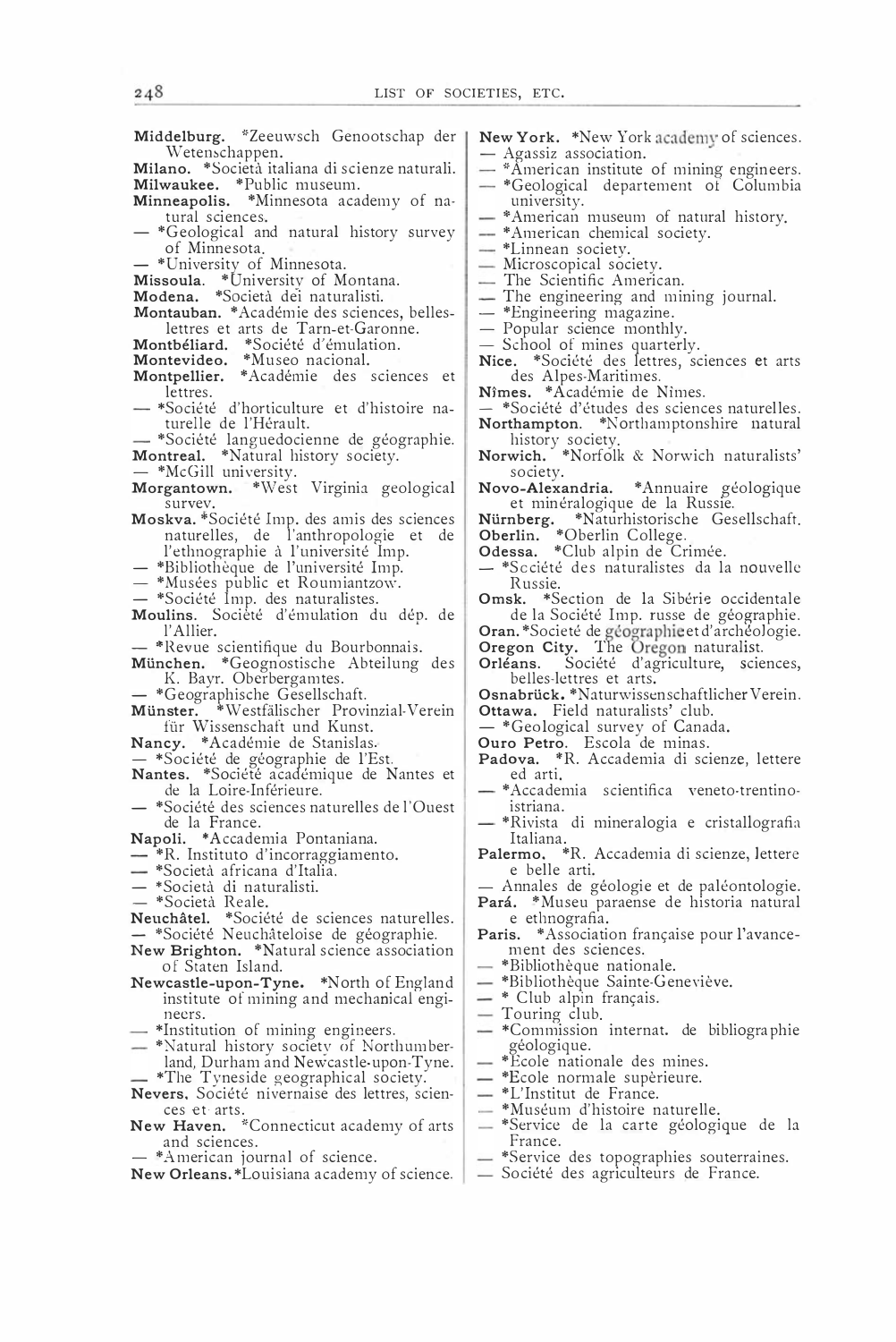- Paris. \*Société d'encouragement pour l'industrie nationale.
- Société d'études scientifiques.
- \*Société de géographie.
- \*Societe fran�aise de mineralogie.
- \*Societe geologique de France.
- \*Societe philomathiq u e.
- \*Societe de speleologie.
- \*Annales de géographie.
- \*Annales des mines.
- Annales de paléontologie.
- \*Feuille des jeunes naturalistes.
- \*Le Moniteur scientifique.
- Le Naturaliste.
- Revue de l'enseignement des sciences.
- Revue de Madagascar.
- \*Revue générale des sciences pures et appliquées.
- Revue scientifique.
- Revue scientifique de la France et de l'etranger.
- Revue des sciences naturelles de l'Ouest. Penzance. \*Roy. geological society of Corn-
- wall. Perpignan. \*Société agricole, scientifique et littéraire des Pyrénées-Orientales.
- Perth. \*Geological survey of W. Australia.
- Peterborough. \*Natural history, scientific and archaeological society.
- Philadelphia. \*Academy of natural sciences.  $-$  \*Franklin institute.
- Wagner free institute of science.
- \*The Philadelphia museums.
- \*Geographical society.
- \*American philosophical societv for promoting useful knowledge.
- \*University of Pennsylvania.
- Pietermaritzburg. \*Natal government museum.
- Pisa. \*R. Biblioteca universitaria.
- Museo geologico.
- \*Societa toscana di scienze naturali.
- \*Rivista di fisica, matematica e scienze naturali.
- Pittsburg. Academy of science and art. \* Carnegie museum.
- -- \*Engineers' societv of Western Pennsylvania.
- Portici. \*R. Scuola superiore di agricoltura. Portland. \* Portland society of natural history. Porto. \* Academia polytecnica.
- Annaes de sciencias naturaes.
- Port-of-Spain. \*Victoria institute of Trinidad.
- Prag. \*Böhmische Kaiser Franz-Joseph-Akademie.
- $*$ Kön. Böhm. Gesellschaft der Wissenschaften.
- \*Gesellschaft zur Förderung deutscher Wissenschaft, Kunst und Literatur in Böhmen.
- \*Böhmisches N ationalmuseum.
- \*Geographisches Seminar an der K. K. Böhmischen Karl Ferdinand-Universität.
- "'Deutscher n a turwissenschaftlich-medizinischer Verein »Lotus».

Bull. of Geol. 1908.

- Princeton. \*Princeton universitv.
- Pusa. \* Agricultural research institute.
- Quebec. \*Société de géographie.
- \*Le Naturaliste canadien.
- Regensburg. \*Naturwissenschaftlicher Verein.
- Reichenbach i. V. Vogtländischer Verein für allgemeine und specielle Naturkunde.
- Reichenberg. \*Verein der Naturfreunde.
- Reims. \*Société d'études des sciences naturelles.
- Rennes. \*Bibliothèque de l'université.
- Reykjavik. \*Lärda skolan.
- Riga. \*Naturforscher-Verein.
- Rio de Janeiro. \*Instituto historico e geographico brasileiro. \*Museo naciona l.
- 
- Section de la société de géographie de Lisbonne.
- 
- \*Sociedade de geographia.<br>**Rochechouart.** \*Société Les amis des sciences et arts.
- Rochefort. \*Société de géographie.
- Rodez. \*Société des lettres, sciences et arts de l'Aveyron.
- Rolla. \* Geological survey of Missouri.
- Roma. \* R. Accademia dei Lincei.
- \* Accademia Pontificia dei Nuovi Lincei.
- \*R. Comitato geologico d'Italia.
- \*Societa geografica italiana.
- \*Societa geologica italiana.
- \*Società italiana delle scienze (detta dei  $XL$ ).
- Bulletino del vulcanismo.
- \* Cosmos.
- Rassegna delle scienze geologichein Italia.<br>Rostock. \*Verein der Freunde der Natur-
- geschichte in Mecklenburg.
- Rotterdam. \*Bataafsch genootschap der proofondervindelijke wijsbegeerte.
- Rouen. Academie des sciences, belles-lettres et arts.
- Société des amis des sciences naturelles. — \*Société normande de géographie.
- Rovereto. \*Accademia I. R. degli Agiati. \*Museo civico.
- Saïgon. \*Société des études indo-chinoises. Saint-Brieuc. \*Société d'émulation des Côtes-du-Nord.
- Saint-Dié. \*Société philomathique vosgienne.
- Saint-Étienne. \*Société de l'industrie minérale.
- Saint John. \*Natural history society of New Brunnswick.

Saint Louis. \*Academy of science.

- $-$  Association of engineering societies.
- Saint-Quentin. Société académique des sciences, arts, belles-lettres, agriculture et industrie.
- Salzburg. \* Gesellschaft für Salzburger Landeskunde.
- San Diego. C alifornia state mining bureau. San Francisco. \* California academy of
- sciences. — \*Sierra club.
-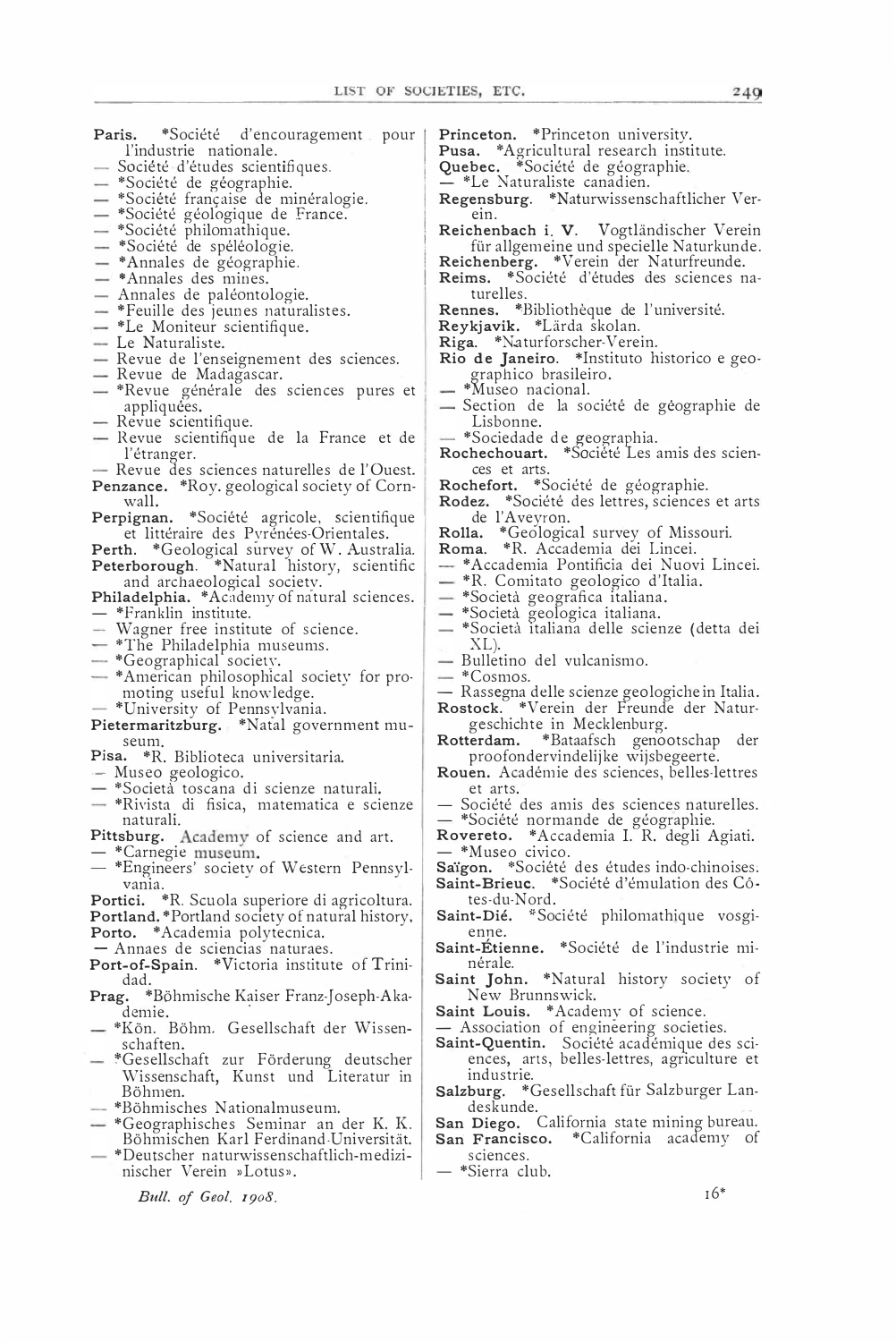San Fransisco. Geographical society of California.

- \*Geographical society of the Pacific.

San José.\*Instituto fisico-geográfico nacional.

- \*Musea nacional. Sankt Gallen. \* Ostschweizerische geograph. commerc. Gesellschaft.
	- \*Naturwissenschaftliche G esellschaft.
- Sankt Petersburg. \* Académie Impériale des sciences.
- \*Comité géologique.
- $-$  \*Commission sismisque permanente.
- \*Kaiserl. mineralogische Gesellschaft.
- \*Gornyj institut.
- \*Musée géologique Pierre le Grand près l'Académie Imp. des sciences.
- \*Société Imp. russe de géographie.
- \* Musee geologique de l'universite Imp.
- \*Société des naturalistes à l'université Imp.
- 
- \*Kaiseri. Universitats-Bibliothek.<br>**Santiago de Chile.** \*Biblioteca nacional. - \*Museo nacional de Chile.
- 
- \*Société scientifique du Chili.
- \*Sociedad científica alemana.
- \*Revista chilena de historia natural.
- Santiago de Compostela. \*Instituto general y técnico.
- São Fiel. \*Collegio de São Fiel.<br>São Paolo. \*Commissão geogr
- \*Commissão geographica e geologica.
- \*Instituto historico e geographico.
- \*Museu Paulista.
- \*Sociedade scientifica.
- Sarajevo. \*Bosnisch-Herzegovinisches Landesmuseum.
- Shanghai. \*China branch of the Rova! Asiatic society. Shanghai. "China branch of the Royal<br>
"Asiatic society.<br>
Sheffield. "Midland institute of mining
- 
- civil and mechanical engineers. Springfield, Ill. \* Illinois state museum of natural historv.
- \*Geological survey of Illinois.
- Springfield, Mass. \*Museum of natural historv.
- Stanford University. \*Leland Stanford ju
- nior universitv. Stavanger. \*Museum.
- Stettin. \*Gesellschaft für Völker- und Erdkunde.
- Stockholm. \* Geologiska föreningen.
- \*Stockholms högskolas mineralogisk-geologiska institution.
- \*Kungl. tekniska högskolan.
- $-$  \*Järnkontoret.
- "Svenska sällskapet för antropologi och geografi.
- \*Sveriges geologiska undersökning.
- \*Kungl. svenska vetenskapsakademien.
- Strassburg. \*Gesellschaft zur Förderung der Wissenschaften, des Ackerbaues und der Künste im Unter-Elsass.
- \* Geologische Landesanstalt von Elsass-Lothringen.
- $-$  \*Kaiserl. Universitäts- und Landes-Bibliothek.
- \* Geographisches Seminar der Universität.
- Stuttgart. \* K. Statistisches Landesamt: Geo
- logische Abteilung. \*Oberrheinischer geologischer Verein.
- \*Verein für vaterländische Naturkunde in Württemberg.
- Neues Jahrbuch für Mineralogie, Geologie und Palæontologie.
- \*Schweizerbart'sche Verlagsbuchhand-
- lung. Sydney. \*Australasian association for the advancement of science.
- \*Department of mines and agriculture of New South Wales.
- \* Australian museum.
- $*$ Linnean society of New South Wales.
- \*Geological survey of New South Wales.
- Tananarive. \* Académie malgache.
- Tarare. Société des sciences naturelles.
- Taschkent. \*Turkestanskij otděl Imp. russkago geografičeskago obščestva.
- Tegucigalpa. \*Biblioteca nacional de Honduras.<br>Temesvár.
- Süd-ungar. naturwissenschaftlicher Verein.
- Thonon-les-Bains. \* Académie Chablai,i-
- enne. Tiflis. \*Administration des mines.
- \*Comité statistique du Caucase.
- \*Section caucasienne de la Societe Imperiale russe de géographie.
- \*Kaukasisches Museum.
- Tokyo. \*Earthquake investigation commi: tee.
- \*Deutsche Gesellschaft für Natur- und V ölkerkunde Ostasiens.
- \*lmperial museum.
- \*Geographical society.
- \*Geological society.
- \*Imp. geological survey of Japan.
- \*Imperial university.
- Torino. \*R. Accademia di agricoltura.
- \*Club alpina italiano.
- Toronto. \*University.
- Toulon. \* Académie du Var.
- Toulose. \*Académie des sciences, inscriptions et belles-lettres.
- \*Faculté des sciences.
- \*Société de géographie.
- \*Société d'historie naturelle.
- Tours. \*Société de géographie.
- Trencsén. \*Naturwissenschaftlicher Verein des Trencséner Comitates.
- Trento. \*Biblioteca e museo comunali.
- \*So cietit degli alpinisti tri'dentini.
- Trenton. Natural history society.
- 
- \* Geological survey of New Jersey. Trieste. \*Musea civico di storia naturale.
- \*Società adriatica di scienze naturali.
- \*Società alpina delle Giulie.<br>Troickosavsk. \*Section Tr

Troitzkosawsk-Kiakhta de la Société Imp. russe de géogr. Tromsö. \*Museum.

- Trondhjem. \*Det Kongel. Norske Videnskabers Selskab.
- Troppau. Naturwissenschaftlicher Verein.